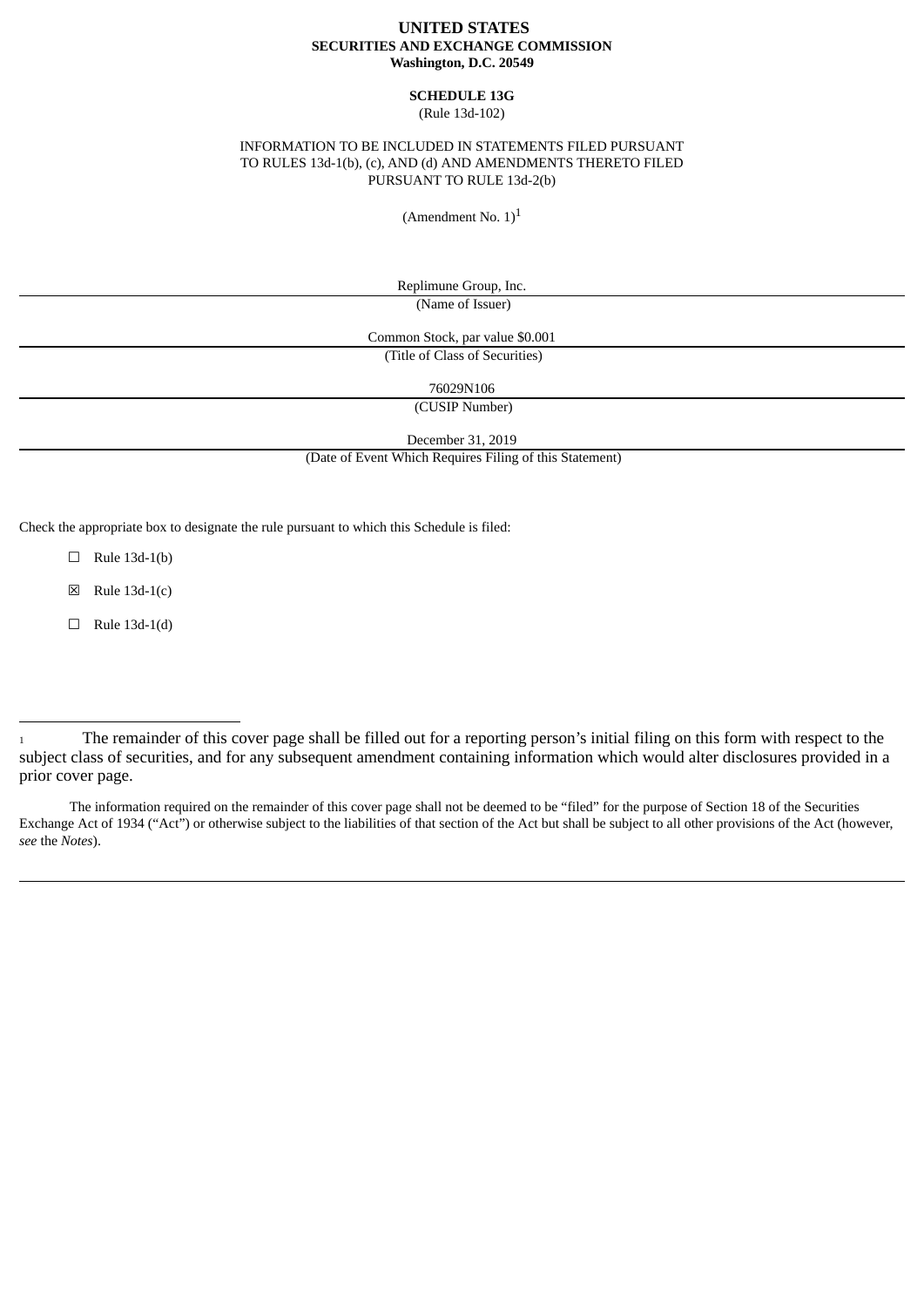| $\mathbf{1}$                      | NAME OF REPORTING PERSON                                                   |                                                                      |        |  |
|-----------------------------------|----------------------------------------------------------------------------|----------------------------------------------------------------------|--------|--|
|                                   |                                                                            | Biotechnology Value Fund, L.P.                                       |        |  |
| $\overline{2}$                    | CHECK THE APPROPRIATE BOX IF A MEMBER OF A GROUP<br>$(a) \boxtimes$<br>(b) |                                                                      |        |  |
| 3                                 | <b>SEC USE ONLY</b>                                                        |                                                                      |        |  |
| $\overline{4}$                    |                                                                            | CITIZENSHIP OR PLACE OF ORGANIZATION                                 |        |  |
|                                   | Delaware                                                                   |                                                                      |        |  |
| <b>NUMBER OF</b><br><b>SHARES</b> | 5                                                                          | <b>SOLE VOTING POWER</b>                                             |        |  |
| <b>BENEFICIALLY</b>               |                                                                            | 0 shares                                                             |        |  |
| <b>OWNED BY</b><br><b>EACH</b>    | 6                                                                          | <b>SHARED VOTING POWER</b>                                           |        |  |
| <b>REPORTING</b>                  |                                                                            | 1,135,306                                                            |        |  |
| PERSON WITH                       | 7                                                                          | <b>SOLE DISPOSITIVE POWER</b>                                        |        |  |
|                                   |                                                                            | 0 shares                                                             |        |  |
|                                   | 8                                                                          | SHARED DISPOSITIVE POWER                                             |        |  |
|                                   |                                                                            | 1,135,306                                                            |        |  |
| 9                                 |                                                                            | AGGREGATE AMOUNT BENEFICIALLY OWNED BY EACH REPORTING PERSON         |        |  |
|                                   | 1,135,306                                                                  |                                                                      |        |  |
| $10\,$                            |                                                                            | CHECK BOX IF THE AGGREGATE AMOUNT IN ROW (9) EXCLUDES CERTAIN SHARES | $\Box$ |  |
|                                   |                                                                            |                                                                      |        |  |
| $\overline{11}$                   | PERCENT OF CLASS REPRESENTED BY AMOUNT IN ROW (9)                          |                                                                      |        |  |
|                                   |                                                                            |                                                                      |        |  |
| 12                                | 3.2%<br>TYPE OF REPORTING PERSON                                           |                                                                      |        |  |
|                                   |                                                                            |                                                                      |        |  |
|                                   | PN                                                                         |                                                                      |        |  |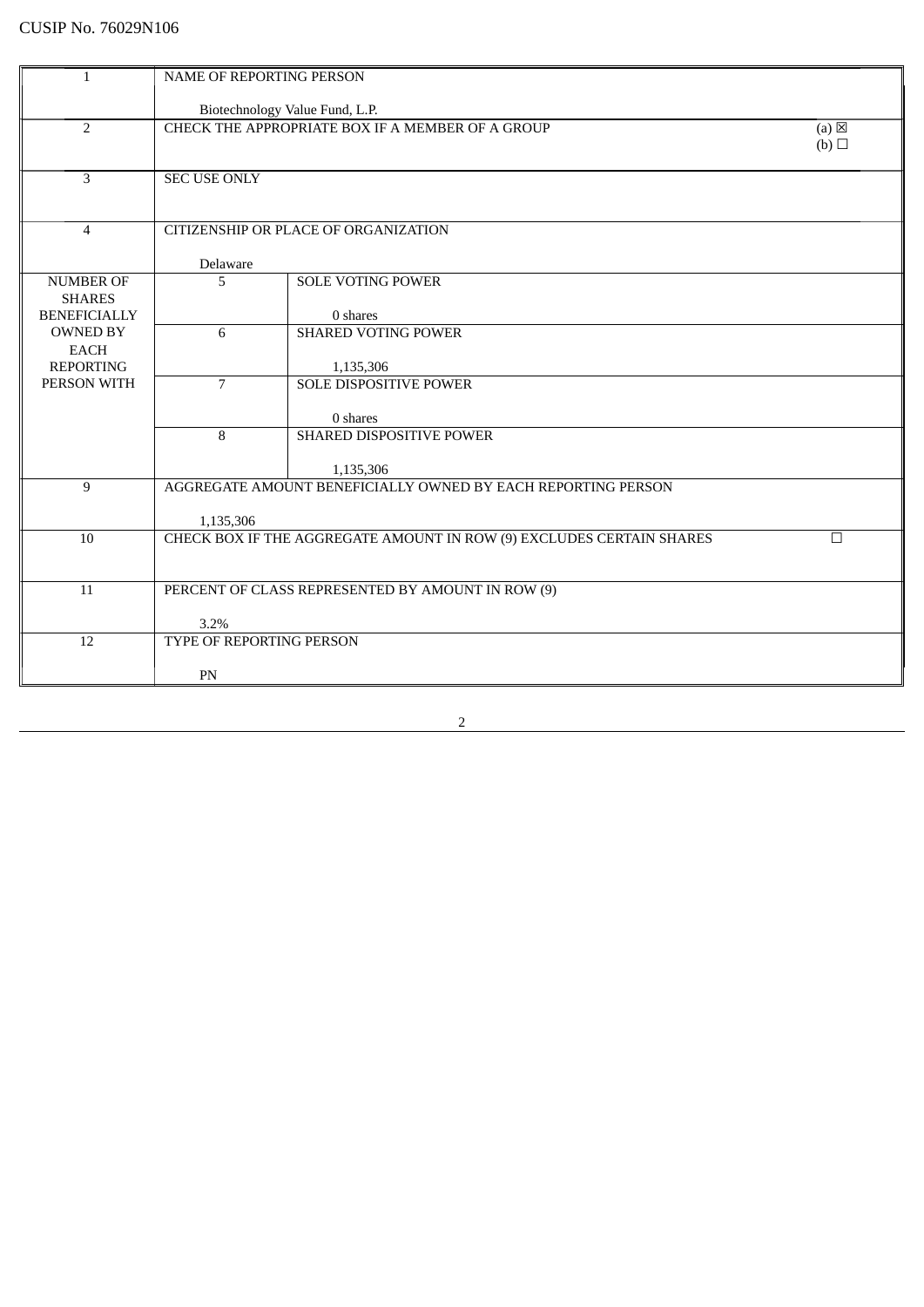| $\mathbf{1}$                      | NAME OF REPORTING PERSON |                                                                      |                 |
|-----------------------------------|--------------------------|----------------------------------------------------------------------|-----------------|
|                                   |                          |                                                                      |                 |
|                                   | <b>BVF I GP LLC</b>      |                                                                      |                 |
| $\overline{2}$                    |                          | CHECK THE APPROPRIATE BOX IF A MEMBER OF A GROUP                     | $(a) \boxtimes$ |
|                                   |                          |                                                                      | (b)             |
| 3                                 | <b>SEC USE ONLY</b>      |                                                                      |                 |
|                                   |                          |                                                                      |                 |
|                                   |                          |                                                                      |                 |
| $\overline{4}$                    |                          | CITIZENSHIP OR PLACE OF ORGANIZATION                                 |                 |
|                                   |                          |                                                                      |                 |
|                                   | Delaware                 |                                                                      |                 |
| <b>NUMBER OF</b><br><b>SHARES</b> | 5                        | <b>SOLE VOTING POWER</b>                                             |                 |
| <b>BENEFICIALLY</b>               |                          | 0 shares                                                             |                 |
| <b>OWNED BY</b>                   | 6                        | <b>SHARED VOTING POWER</b>                                           |                 |
| <b>EACH</b>                       |                          |                                                                      |                 |
| <b>REPORTING</b>                  |                          | 1,135,306                                                            |                 |
| PERSON WITH                       | $\overline{7}$           | <b>SOLE DISPOSITIVE POWER</b>                                        |                 |
|                                   |                          | 0 shares                                                             |                 |
|                                   | 8                        | SHARED DISPOSITIVE POWER                                             |                 |
|                                   |                          |                                                                      |                 |
|                                   |                          | 1,135,306                                                            |                 |
| 9                                 |                          | AGGREGATE AMOUNT BENEFICIALLY OWNED BY EACH REPORTING PERSON         |                 |
|                                   |                          |                                                                      |                 |
| 10                                | 1,135,306                | CHECK BOX IF THE AGGREGATE AMOUNT IN ROW (9) EXCLUDES CERTAIN SHARES | $\Box$          |
|                                   |                          |                                                                      |                 |
|                                   |                          |                                                                      |                 |
| 11                                |                          | PERCENT OF CLASS REPRESENTED BY AMOUNT IN ROW (9)                    |                 |
|                                   |                          |                                                                      |                 |
|                                   | 3.2%                     |                                                                      |                 |
| 12                                | TYPE OF REPORTING PERSON |                                                                      |                 |
|                                   | 00                       |                                                                      |                 |
|                                   |                          |                                                                      |                 |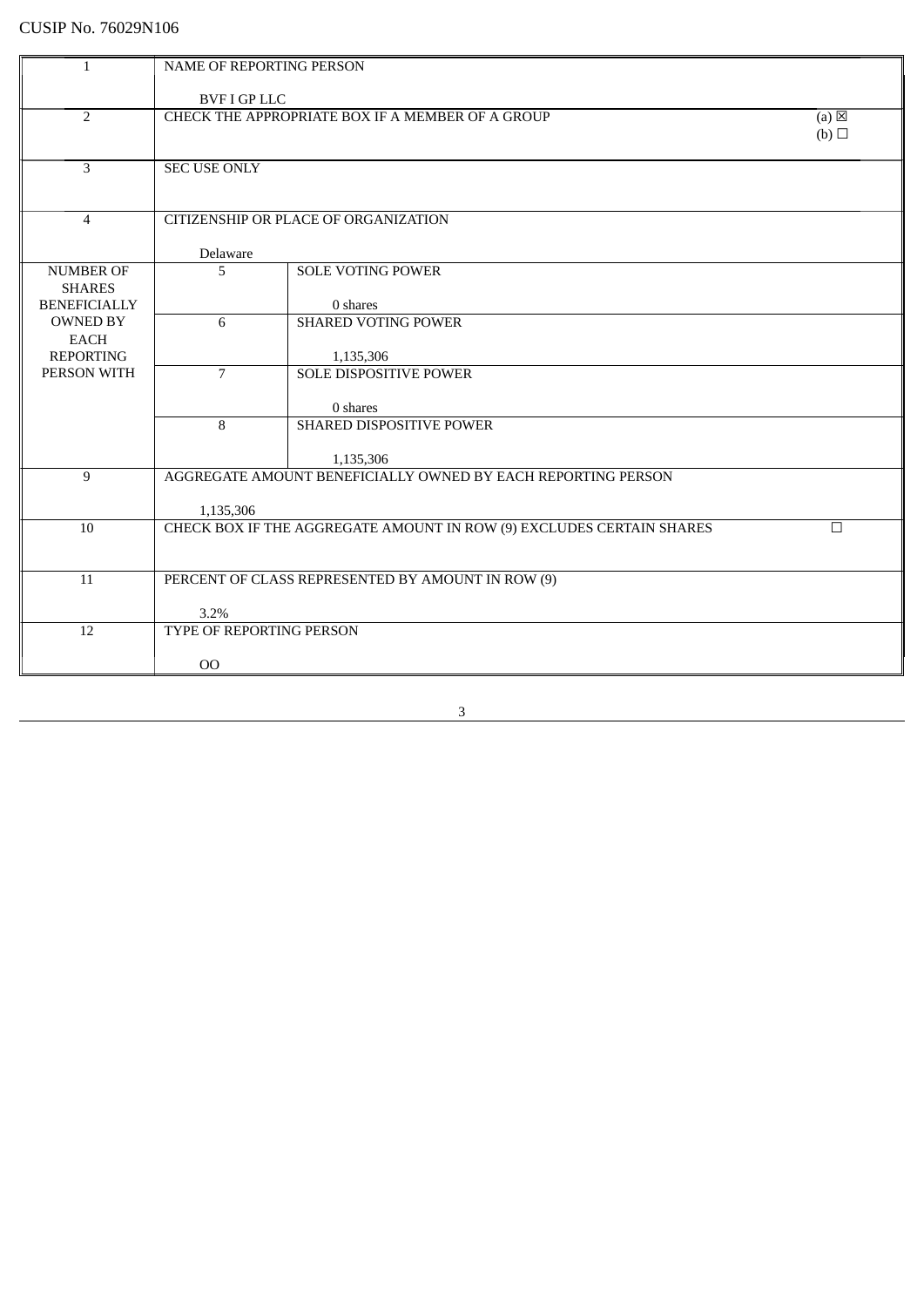| $\mathbf{1}$                         | NAME OF REPORTING PERSON |                                                                            |        |  |
|--------------------------------------|--------------------------|----------------------------------------------------------------------------|--------|--|
|                                      |                          | Biotechnology Value Fund II, L.P.                                          |        |  |
| $\overline{2}$                       |                          | CHECK THE APPROPRIATE BOX IF A MEMBER OF A GROUP<br>$(a) \boxtimes$<br>(b) |        |  |
| 3                                    | SEC USE ONLY             |                                                                            |        |  |
| $\overline{4}$                       |                          | CITIZENSHIP OR PLACE OF ORGANIZATION                                       |        |  |
|                                      | Delaware                 |                                                                            |        |  |
| <b>NUMBER OF</b>                     | 5                        | <b>SOLE VOTING POWER</b>                                                   |        |  |
| <b>SHARES</b><br><b>BENEFICIALLY</b> |                          | 0 shares                                                                   |        |  |
| <b>OWNED BY</b>                      | 6                        | <b>SHARED VOTING POWER</b>                                                 |        |  |
| <b>EACH</b><br><b>REPORTING</b>      |                          | 894,060                                                                    |        |  |
| PERSON WITH                          | $\overline{7}$           | <b>SOLE DISPOSITIVE POWER</b>                                              |        |  |
|                                      |                          | 0 shares                                                                   |        |  |
|                                      | 8                        | SHARED DISPOSITIVE POWER                                                   |        |  |
|                                      |                          | 894,060                                                                    |        |  |
| 9                                    |                          | AGGREGATE AMOUNT BENEFICIALLY OWNED BY EACH REPORTING PERSON               |        |  |
|                                      | 894,060                  |                                                                            |        |  |
| 10                                   |                          | CHECK BOX IF THE AGGREGATE AMOUNT IN ROW (9) EXCLUDES CERTAIN SHARES       | $\Box$ |  |
|                                      |                          |                                                                            |        |  |
| 11                                   |                          | PERCENT OF CLASS REPRESENTED BY AMOUNT IN ROW (9)                          |        |  |
|                                      | 2.5%                     |                                                                            |        |  |
| 12                                   | TYPE OF REPORTING PERSON |                                                                            |        |  |
|                                      | PN                       |                                                                            |        |  |
|                                      |                          |                                                                            |        |  |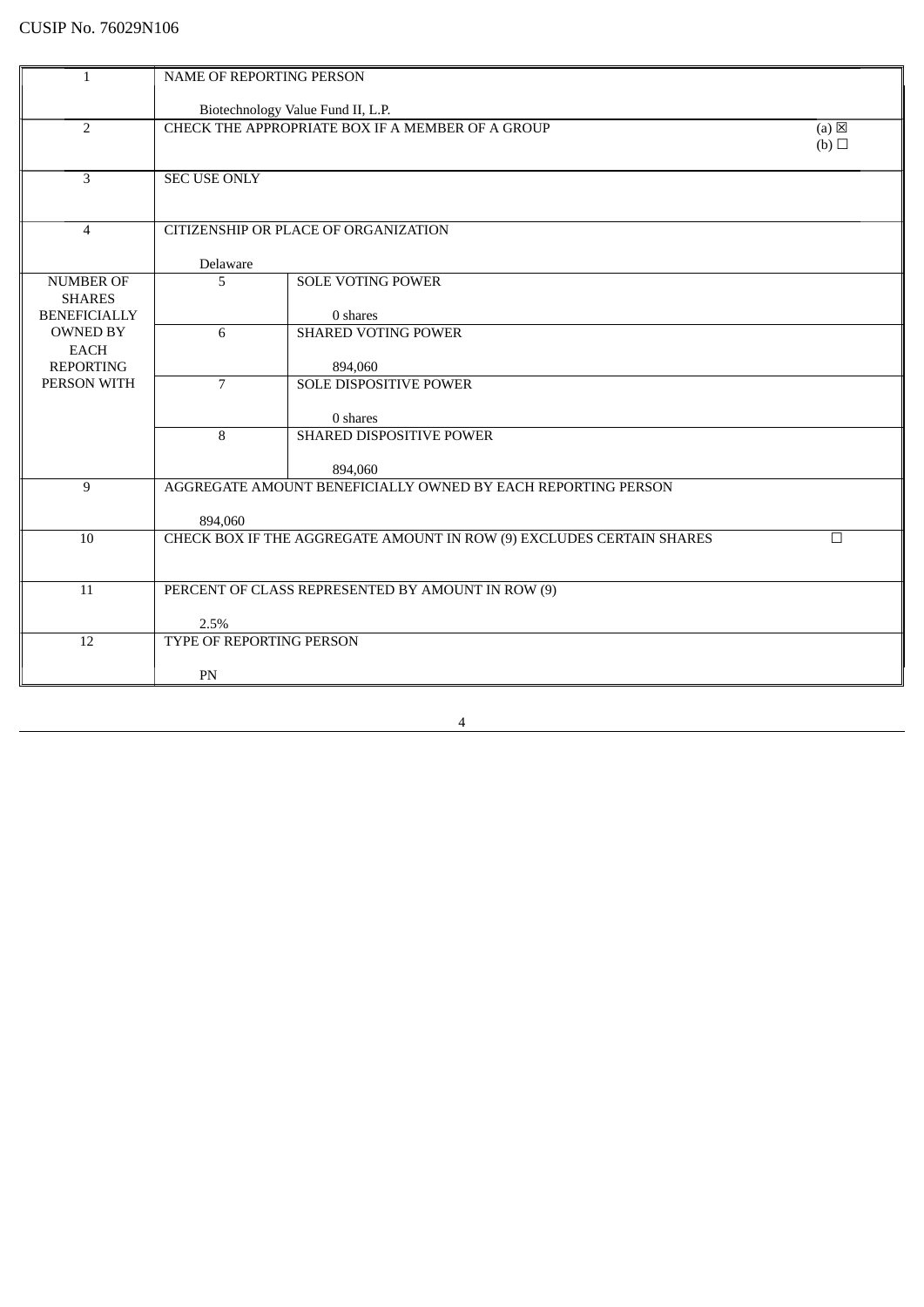| $\mathbf{1}$                           | <b>NAME OF REPORTING PERSON</b> |                                                                      |                        |
|----------------------------------------|---------------------------------|----------------------------------------------------------------------|------------------------|
|                                        |                                 |                                                                      |                        |
|                                        | <b>BVF II GP LLC</b>            |                                                                      |                        |
| $\overline{2}$                         |                                 | CHECK THE APPROPRIATE BOX IF A MEMBER OF A GROUP                     | $(a) \boxtimes$<br>(b) |
|                                        |                                 |                                                                      |                        |
| 3                                      | <b>SEC USE ONLY</b>             |                                                                      |                        |
|                                        |                                 |                                                                      |                        |
|                                        |                                 |                                                                      |                        |
| $\overline{4}$                         |                                 | CITIZENSHIP OR PLACE OF ORGANIZATION                                 |                        |
|                                        | Delaware                        |                                                                      |                        |
| <b>NUMBER OF</b>                       | 5                               | <b>SOLE VOTING POWER</b>                                             |                        |
| <b>SHARES</b>                          |                                 |                                                                      |                        |
| <b>BENEFICIALLY</b><br><b>OWNED BY</b> | 6                               | 0 shares<br><b>SHARED VOTING POWER</b>                               |                        |
| <b>EACH</b>                            |                                 |                                                                      |                        |
| <b>REPORTING</b>                       |                                 | 894,060                                                              |                        |
| PERSON WITH                            | $\overline{7}$                  | <b>SOLE DISPOSITIVE POWER</b>                                        |                        |
|                                        |                                 |                                                                      |                        |
|                                        | 8                               | 0 shares<br>SHARED DISPOSITIVE POWER                                 |                        |
|                                        |                                 |                                                                      |                        |
|                                        |                                 | 894,060                                                              |                        |
| 9                                      |                                 | AGGREGATE AMOUNT BENEFICIALLY OWNED BY EACH REPORTING PERSON         |                        |
|                                        | 894,060                         |                                                                      |                        |
| 10                                     |                                 | CHECK BOX IF THE AGGREGATE AMOUNT IN ROW (9) EXCLUDES CERTAIN SHARES | $\Box$                 |
|                                        |                                 |                                                                      |                        |
|                                        |                                 |                                                                      |                        |
| 11                                     |                                 | PERCENT OF CLASS REPRESENTED BY AMOUNT IN ROW (9)                    |                        |
|                                        | 2.5%                            |                                                                      |                        |
| 12                                     | TYPE OF REPORTING PERSON        |                                                                      |                        |
|                                        |                                 |                                                                      |                        |
|                                        | 00                              |                                                                      |                        |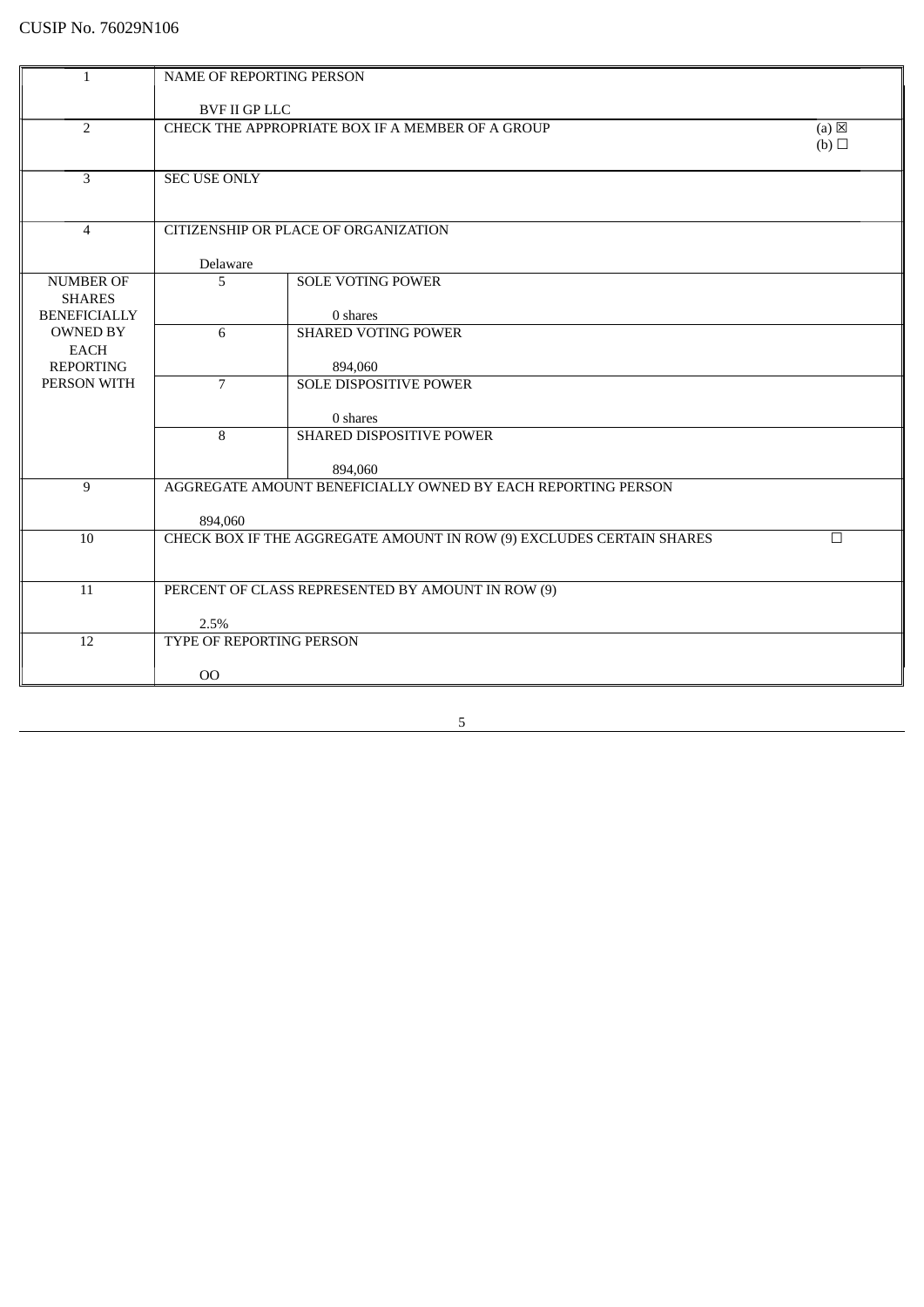| $\mathbf{1}$                           | NAME OF REPORTING PERSON                                |                                                                      |        |
|----------------------------------------|---------------------------------------------------------|----------------------------------------------------------------------|--------|
|                                        |                                                         |                                                                      |        |
|                                        | Biotechnology Value Trading Fund OS LP                  |                                                                      |        |
| $\overline{2}$                         | CHECK THE APPROPRIATE BOX IF A MEMBER OF A GROUP<br>(a) |                                                                      |        |
|                                        |                                                         |                                                                      | (b)    |
|                                        |                                                         |                                                                      |        |
| 3                                      | <b>SEC USE ONLY</b>                                     |                                                                      |        |
|                                        |                                                         |                                                                      |        |
| $\overline{4}$                         |                                                         | CITIZENSHIP OR PLACE OF ORGANIZATION                                 |        |
|                                        |                                                         |                                                                      |        |
|                                        | Cayman Islands                                          |                                                                      |        |
| <b>NUMBER OF</b>                       | 5                                                       | <b>SOLE VOTING POWER</b>                                             |        |
| <b>SHARES</b>                          |                                                         |                                                                      |        |
| <b>BENEFICIALLY</b><br><b>OWNED BY</b> | 6                                                       | 0 shares<br><b>SHARED VOTING POWER</b>                               |        |
| <b>EACH</b>                            |                                                         |                                                                      |        |
| <b>REPORTING</b>                       |                                                         | 166,534                                                              |        |
| PERSON WITH                            | 7                                                       | SOLE DISPOSITIVE POWER                                               |        |
|                                        |                                                         |                                                                      |        |
|                                        |                                                         | 0 shares                                                             |        |
|                                        | 8                                                       | SHARED DISPOSITIVE POWER                                             |        |
|                                        |                                                         | 166,534                                                              |        |
| 9                                      |                                                         | AGGREGATE AMOUNT BENEFICIALLY OWNED BY EACH REPORTING PERSON         |        |
|                                        |                                                         |                                                                      |        |
|                                        | 166,534                                                 |                                                                      |        |
| 10                                     |                                                         | CHECK BOX IF THE AGGREGATE AMOUNT IN ROW (9) EXCLUDES CERTAIN SHARES | $\Box$ |
|                                        |                                                         |                                                                      |        |
| 11                                     | PERCENT OF CLASS REPRESENTED BY AMOUNT IN ROW (9)       |                                                                      |        |
|                                        |                                                         |                                                                      |        |
|                                        | Less than 1%                                            |                                                                      |        |
| 12                                     | TYPE OF REPORTING PERSON                                |                                                                      |        |
|                                        |                                                         |                                                                      |        |
|                                        | PN                                                      |                                                                      |        |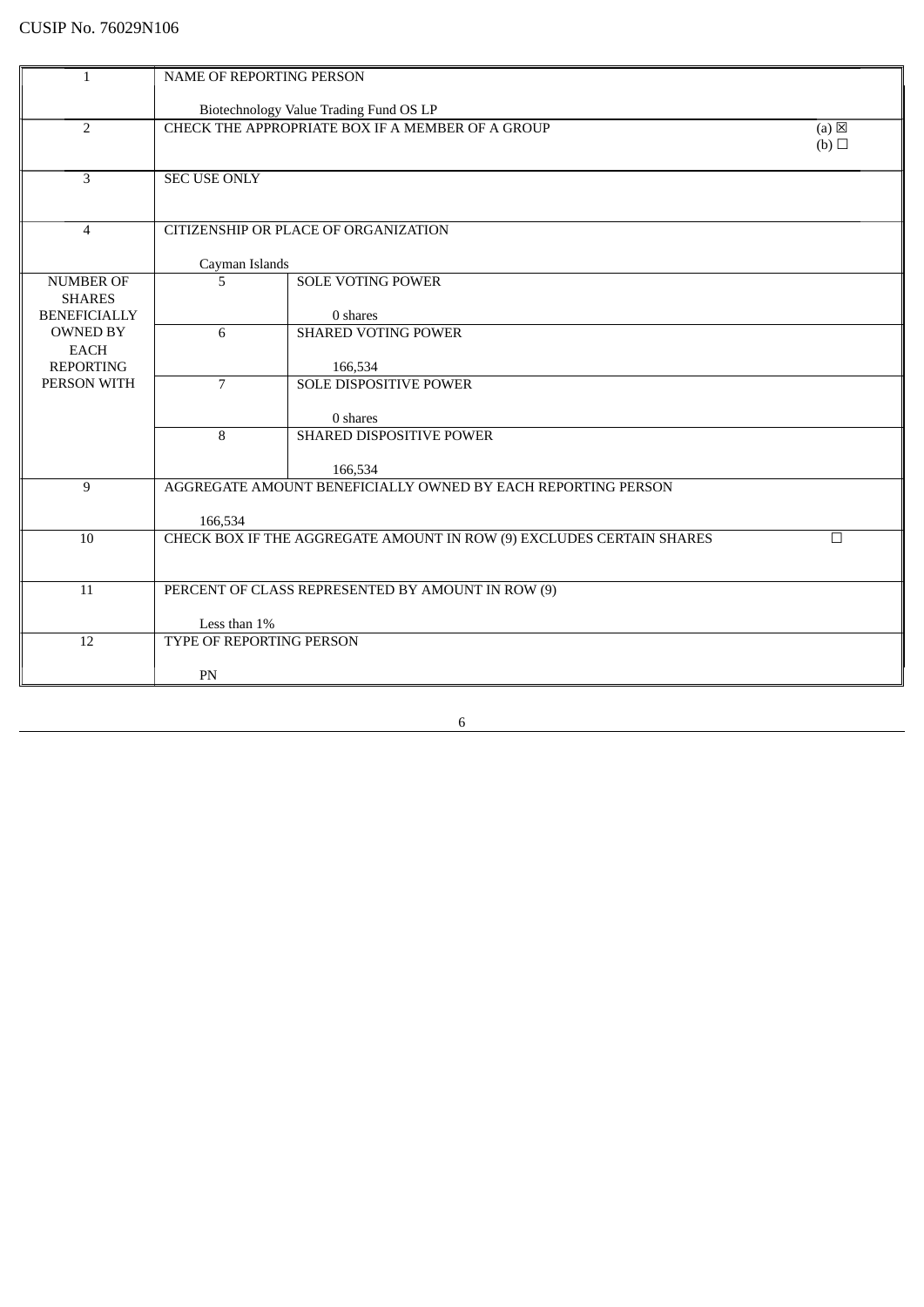| $\mathbf{1}$                      | NAME OF REPORTING PERSON    |                                                                            |        |  |
|-----------------------------------|-----------------------------|----------------------------------------------------------------------------|--------|--|
|                                   | <b>BVF Partners OS Ltd.</b> |                                                                            |        |  |
| $\overline{2}$                    |                             | $(a) \boxtimes$<br>CHECK THE APPROPRIATE BOX IF A MEMBER OF A GROUP<br>(b) |        |  |
| 3                                 | SEC USE ONLY                |                                                                            |        |  |
| $\overline{4}$                    |                             | CITIZENSHIP OR PLACE OF ORGANIZATION                                       |        |  |
|                                   | Cayman Islands              |                                                                            |        |  |
| <b>NUMBER OF</b><br><b>SHARES</b> | 5                           | <b>SOLE VOTING POWER</b>                                                   |        |  |
| <b>BENEFICIALLY</b>               |                             | 0 shares                                                                   |        |  |
| <b>OWNED BY</b>                   | 6                           | <b>SHARED VOTING POWER</b>                                                 |        |  |
| <b>EACH</b><br><b>REPORTING</b>   |                             | 166,534                                                                    |        |  |
| PERSON WITH                       | $\overline{7}$              | <b>SOLE DISPOSITIVE POWER</b>                                              |        |  |
|                                   |                             | 0 shares                                                                   |        |  |
|                                   | 8                           | SHARED DISPOSITIVE POWER                                                   |        |  |
|                                   |                             | 166,534                                                                    |        |  |
| 9                                 |                             | AGGREGATE AMOUNT BENEFICIALLY OWNED BY EACH REPORTING PERSON               |        |  |
|                                   | 166,534                     |                                                                            |        |  |
| 10                                |                             | CHECK BOX IF THE AGGREGATE AMOUNT IN ROW (9) EXCLUDES CERTAIN SHARES       | $\Box$ |  |
|                                   |                             |                                                                            |        |  |
| 11                                |                             | PERCENT OF CLASS REPRESENTED BY AMOUNT IN ROW (9)                          |        |  |
|                                   | Less than 1%                |                                                                            |        |  |
| 12                                | TYPE OF REPORTING PERSON    |                                                                            |        |  |
|                                   | CO                          |                                                                            |        |  |
|                                   |                             |                                                                            |        |  |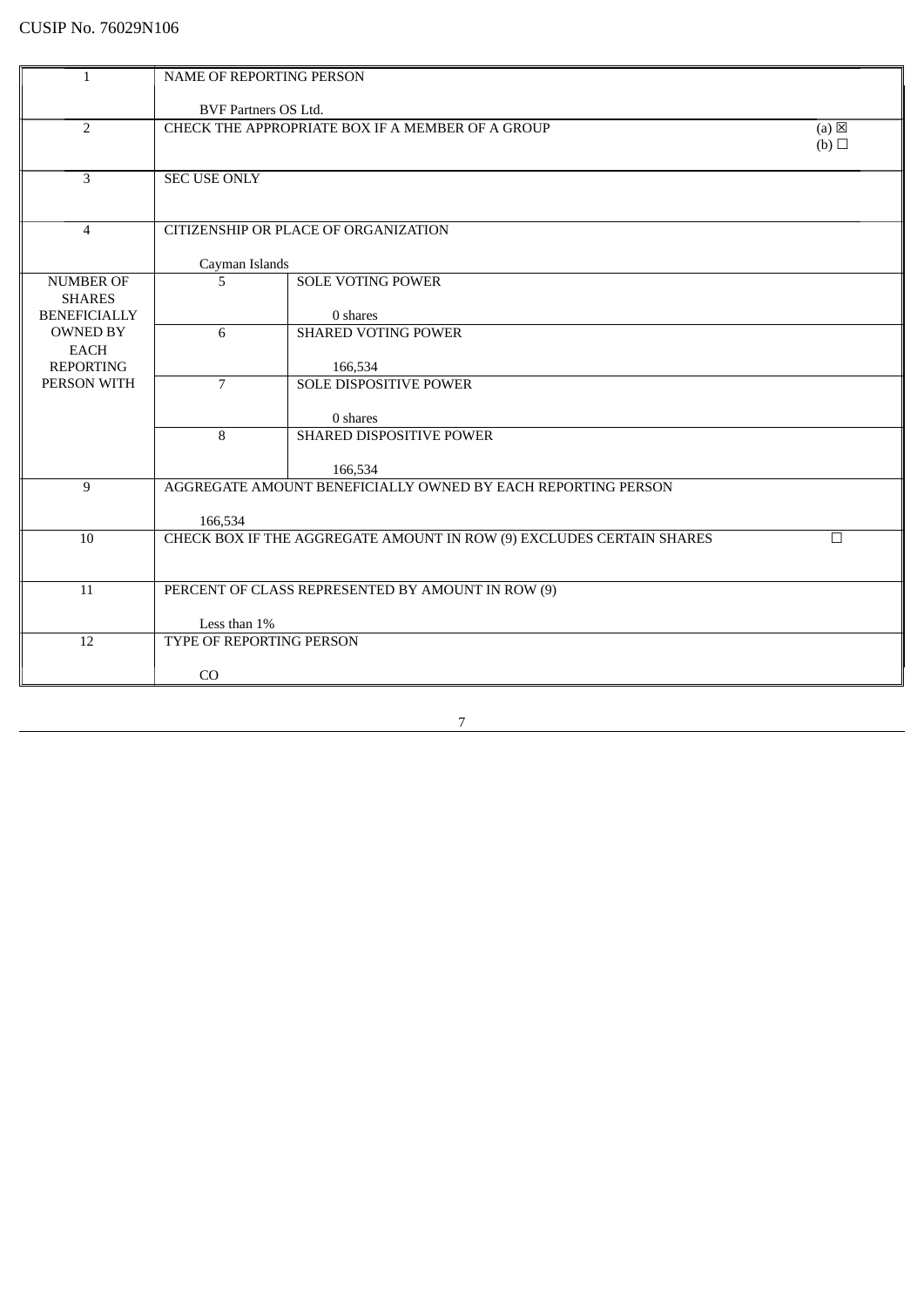| $\mathbf{1}$                    | NAME OF REPORTING PERSON                                            |                                                                      |        |
|---------------------------------|---------------------------------------------------------------------|----------------------------------------------------------------------|--------|
|                                 |                                                                     |                                                                      |        |
|                                 | BVF GP HOLDINGS LLC                                                 |                                                                      |        |
| $\overline{2}$                  | $(a) \boxtimes$<br>CHECK THE APPROPRIATE BOX IF A MEMBER OF A GROUP |                                                                      |        |
|                                 |                                                                     |                                                                      | (b)    |
|                                 |                                                                     |                                                                      |        |
| 3                               | <b>SEC USE ONLY</b>                                                 |                                                                      |        |
|                                 |                                                                     |                                                                      |        |
| $\overline{4}$                  |                                                                     | CITIZENSHIP OR PLACE OF ORGANIZATION                                 |        |
|                                 |                                                                     |                                                                      |        |
|                                 | Delaware                                                            |                                                                      |        |
| <b>NUMBER OF</b>                | 5                                                                   | <b>SOLE VOTING POWER</b>                                             |        |
| <b>SHARES</b>                   |                                                                     |                                                                      |        |
| <b>BENEFICIALLY</b>             |                                                                     | 0 shares                                                             |        |
| <b>OWNED BY</b>                 | 6                                                                   | <b>SHARED VOTING POWER</b>                                           |        |
| <b>EACH</b><br><b>REPORTING</b> |                                                                     | 2,029,366                                                            |        |
| PERSON WITH                     | $\overline{7}$                                                      | <b>SOLE DISPOSITIVE POWER</b>                                        |        |
|                                 |                                                                     |                                                                      |        |
|                                 |                                                                     | 0 shares                                                             |        |
|                                 | 8                                                                   | SHARED DISPOSITIVE POWER                                             |        |
|                                 |                                                                     |                                                                      |        |
|                                 |                                                                     | 2,029,366                                                            |        |
| 9                               |                                                                     | AGGREGATE AMOUNT BENEFICIALLY OWNED BY EACH REPORTING PERSON         |        |
|                                 | 2,029,366                                                           |                                                                      |        |
| 10                              |                                                                     | CHECK BOX IF THE AGGREGATE AMOUNT IN ROW (9) EXCLUDES CERTAIN SHARES | $\Box$ |
|                                 |                                                                     |                                                                      |        |
|                                 |                                                                     |                                                                      |        |
| 11                              |                                                                     | PERCENT OF CLASS REPRESENTED BY AMOUNT IN ROW (9)                    |        |
|                                 |                                                                     |                                                                      |        |
| 12                              | 5.7%<br>TYPE OF REPORTING PERSON                                    |                                                                      |        |
|                                 |                                                                     |                                                                      |        |
|                                 | 00                                                                  |                                                                      |        |
|                                 |                                                                     |                                                                      |        |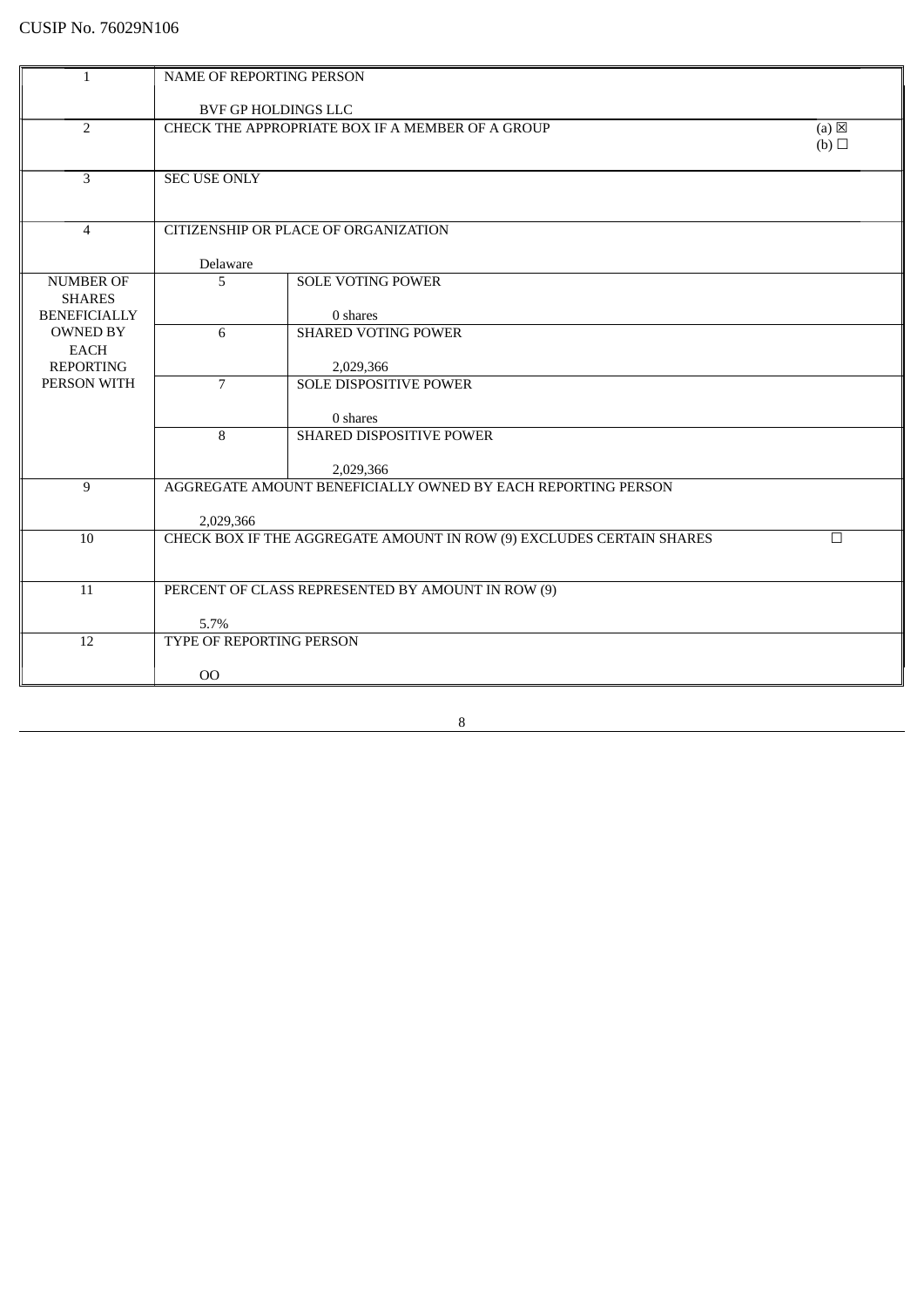| $\mathbf{1}$                      | NAME OF REPORTING PERSON                          |                                                                           |        |
|-----------------------------------|---------------------------------------------------|---------------------------------------------------------------------------|--------|
|                                   | <b>BVF Partners L.P.</b>                          |                                                                           |        |
| $\overline{2}$                    |                                                   | CHECK THE APPROPRIATE BOX IF A MEMBER OF A GROUP                          | (a)    |
|                                   |                                                   |                                                                           | (b)    |
| 3                                 | <b>SEC USE ONLY</b>                               |                                                                           |        |
|                                   |                                                   |                                                                           |        |
| $\overline{4}$                    |                                                   | CITIZENSHIP OR PLACE OF ORGANIZATION                                      |        |
|                                   | Delaware                                          |                                                                           |        |
| <b>NUMBER OF</b><br><b>SHARES</b> | 5                                                 | <b>SOLE VOTING POWER</b>                                                  |        |
| <b>BENEFICIALLY</b>               |                                                   | 0 shares                                                                  |        |
| <b>OWNED BY</b><br><b>EACH</b>    | 6                                                 | <b>SHARED VOTING POWER</b>                                                |        |
| <b>REPORTING</b>                  |                                                   | 2,309,109                                                                 |        |
| PERSON WITH                       | $\overline{7}$                                    | <b>SOLE DISPOSITIVE POWER</b>                                             |        |
|                                   |                                                   | 0 shares                                                                  |        |
|                                   | 8                                                 | SHARED DISPOSITIVE POWER                                                  |        |
| 9                                 |                                                   | 2,309,109<br>AGGREGATE AMOUNT BENEFICIALLY OWNED BY EACH REPORTING PERSON |        |
|                                   |                                                   |                                                                           |        |
| 10                                | 2,309,109                                         | CHECK BOX IF THE AGGREGATE AMOUNT IN ROW (9) EXCLUDES CERTAIN SHARES      | $\Box$ |
|                                   |                                                   |                                                                           |        |
| 11                                | PERCENT OF CLASS REPRESENTED BY AMOUNT IN ROW (9) |                                                                           |        |
|                                   |                                                   |                                                                           |        |
| 12                                | 6.5%<br>TYPE OF REPORTING PERSON                  |                                                                           |        |
|                                   |                                                   |                                                                           |        |
|                                   | PN, IA                                            |                                                                           |        |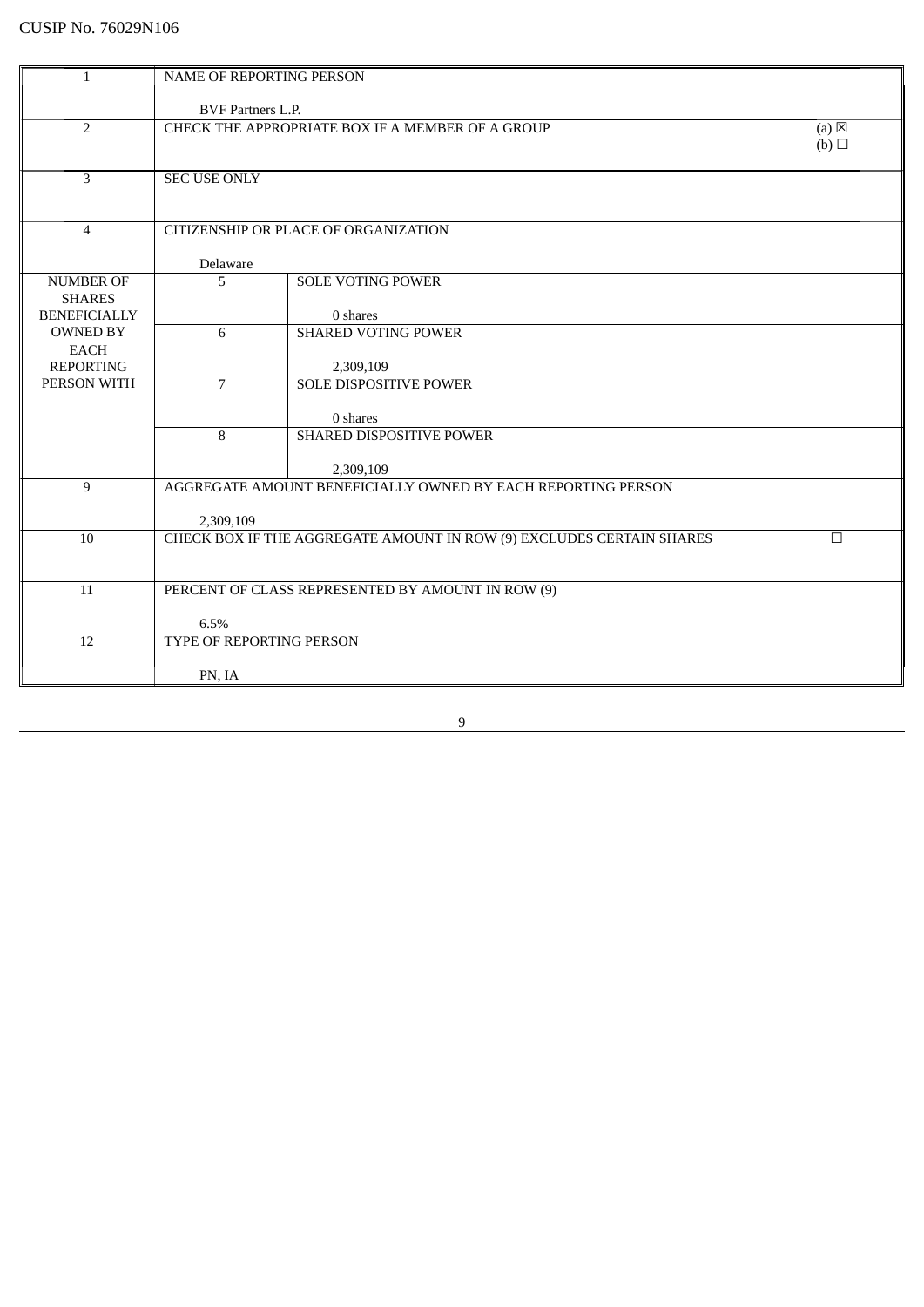| $\mathbf{1}$        | NAME OF REPORTING PERSON |                                                                      |                 |
|---------------------|--------------------------|----------------------------------------------------------------------|-----------------|
|                     |                          |                                                                      |                 |
|                     | BVF Inc.                 |                                                                      |                 |
| 2                   |                          | CHECK THE APPROPRIATE BOX IF A MEMBER OF A GROUP                     | $(a) \boxtimes$ |
|                     |                          |                                                                      | (b)             |
|                     |                          |                                                                      |                 |
| 3                   | <b>SEC USE ONLY</b>      |                                                                      |                 |
|                     |                          |                                                                      |                 |
|                     |                          |                                                                      |                 |
| $\overline{4}$      |                          | CITIZENSHIP OR PLACE OF ORGANIZATION                                 |                 |
|                     |                          |                                                                      |                 |
| <b>NUMBER OF</b>    | Delaware<br>5            | <b>SOLE VOTING POWER</b>                                             |                 |
| <b>SHARES</b>       |                          |                                                                      |                 |
| <b>BENEFICIALLY</b> |                          | 0 shares                                                             |                 |
| <b>OWNED BY</b>     | 6                        | <b>SHARED VOTING POWER</b>                                           |                 |
| <b>EACH</b>         |                          |                                                                      |                 |
| <b>REPORTING</b>    |                          | 2,309,109                                                            |                 |
| PERSON WITH         | $\overline{7}$           | <b>SOLE DISPOSITIVE POWER</b>                                        |                 |
|                     |                          |                                                                      |                 |
|                     |                          | 0 shares                                                             |                 |
|                     | 8                        | <b>SHARED DISPOSITIVE POWER</b>                                      |                 |
|                     |                          |                                                                      |                 |
|                     |                          | 2,309,109                                                            |                 |
| 9                   |                          | AGGREGATE AMOUNT BENEFICIALLY OWNED BY EACH REPORTING PERSON         |                 |
|                     |                          |                                                                      |                 |
|                     | 2,309,109                |                                                                      |                 |
| 10                  |                          | CHECK BOX IF THE AGGREGATE AMOUNT IN ROW (9) EXCLUDES CERTAIN SHARES | $\Box$          |
|                     |                          |                                                                      |                 |
|                     |                          |                                                                      |                 |
| 11                  |                          | PERCENT OF CLASS REPRESENTED BY AMOUNT IN ROW (9)                    |                 |
|                     | 6.5%                     |                                                                      |                 |
| 12                  | TYPE OF REPORTING PERSON |                                                                      |                 |
|                     |                          |                                                                      |                 |
|                     | CO                       |                                                                      |                 |
|                     |                          |                                                                      |                 |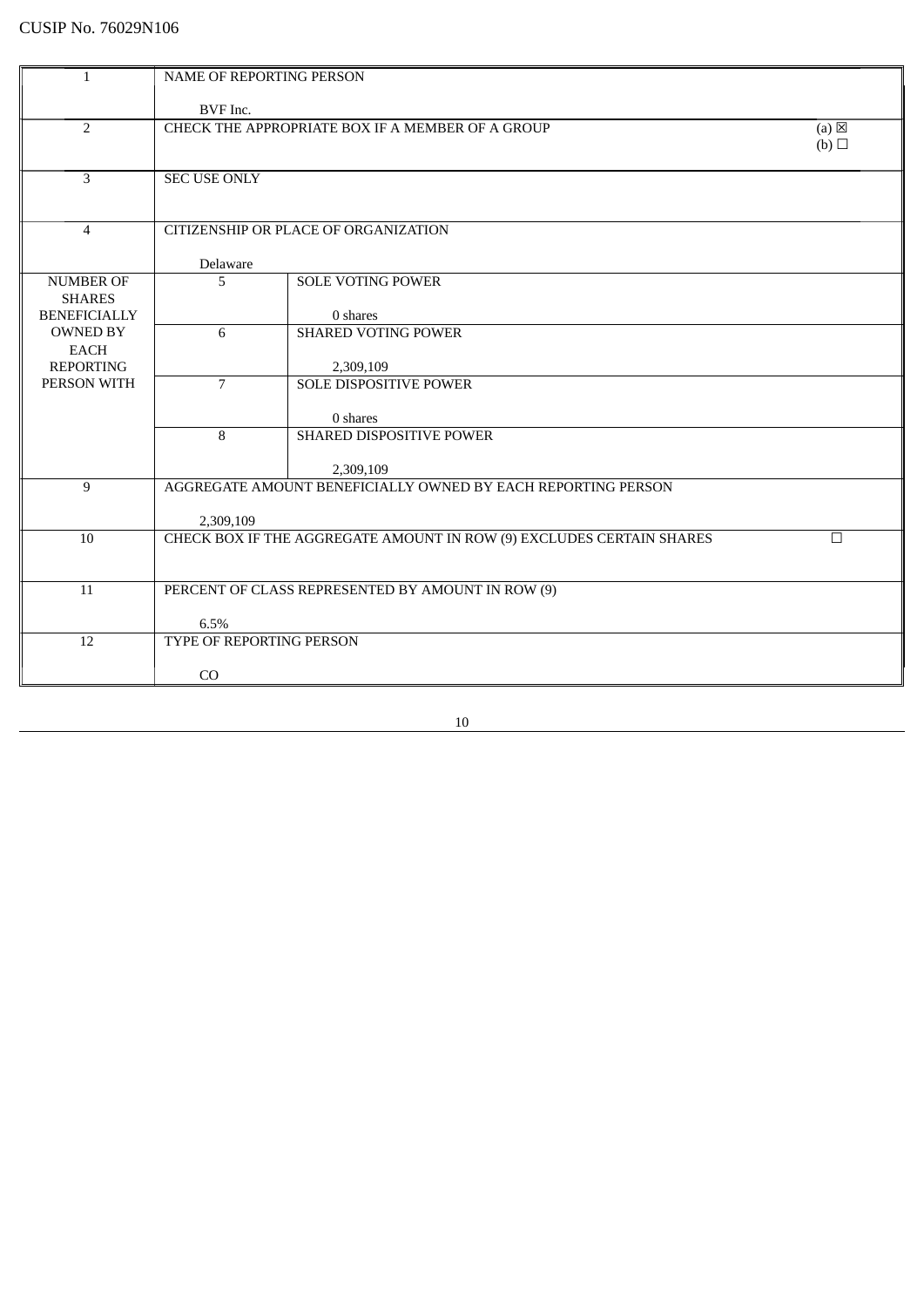| $\mathbf{1}$                         |                          |                                                                      |                 |
|--------------------------------------|--------------------------|----------------------------------------------------------------------|-----------------|
|                                      | NAME OF REPORTING PERSON |                                                                      |                 |
|                                      | Mark N. Lampert          |                                                                      |                 |
| $\overline{2}$                       |                          | CHECK THE APPROPRIATE BOX IF A MEMBER OF A GROUP                     | $(a) \boxtimes$ |
|                                      |                          |                                                                      | (b)             |
|                                      |                          |                                                                      |                 |
| $\overline{3}$                       | <b>SEC USE ONLY</b>      |                                                                      |                 |
|                                      |                          |                                                                      |                 |
|                                      |                          |                                                                      |                 |
| $\overline{4}$                       |                          | CITIZENSHIP OR PLACE OF ORGANIZATION                                 |                 |
|                                      |                          |                                                                      |                 |
|                                      | <b>United States</b>     |                                                                      |                 |
| <b>NUMBER OF</b>                     | 5                        | <b>SOLE VOTING POWER</b>                                             |                 |
| <b>SHARES</b><br><b>BENEFICIALLY</b> |                          | 0 shares                                                             |                 |
| <b>OWNED BY</b>                      | 6                        | <b>SHARED VOTING POWER</b>                                           |                 |
| <b>EACH</b>                          |                          |                                                                      |                 |
| <b>REPORTING</b>                     |                          | 2,309,109                                                            |                 |
| PERSON WITH                          | $\overline{7}$           | <b>SOLE DISPOSITIVE POWER</b>                                        |                 |
|                                      |                          |                                                                      |                 |
|                                      |                          | 0 shares                                                             |                 |
|                                      | 8                        | SHARED DISPOSITIVE POWER                                             |                 |
|                                      |                          |                                                                      |                 |
|                                      |                          | 2,309,109                                                            |                 |
| 9                                    |                          | AGGREGATE AMOUNT BENEFICIALLY OWNED BY EACH REPORTING PERSON         |                 |
|                                      | 2,309,109                |                                                                      |                 |
| 10                                   |                          | CHECK BOX IF THE AGGREGATE AMOUNT IN ROW (9) EXCLUDES CERTAIN SHARES | $\Box$          |
|                                      |                          |                                                                      |                 |
|                                      |                          |                                                                      |                 |
| 11                                   |                          | PERCENT OF CLASS REPRESENTED BY AMOUNT IN ROW (9)                    |                 |
|                                      |                          |                                                                      |                 |
|                                      | 6.5%                     |                                                                      |                 |
| $\overline{12}$                      | TYPE OF REPORTING PERSON |                                                                      |                 |
|                                      |                          |                                                                      |                 |
|                                      | IN                       |                                                                      |                 |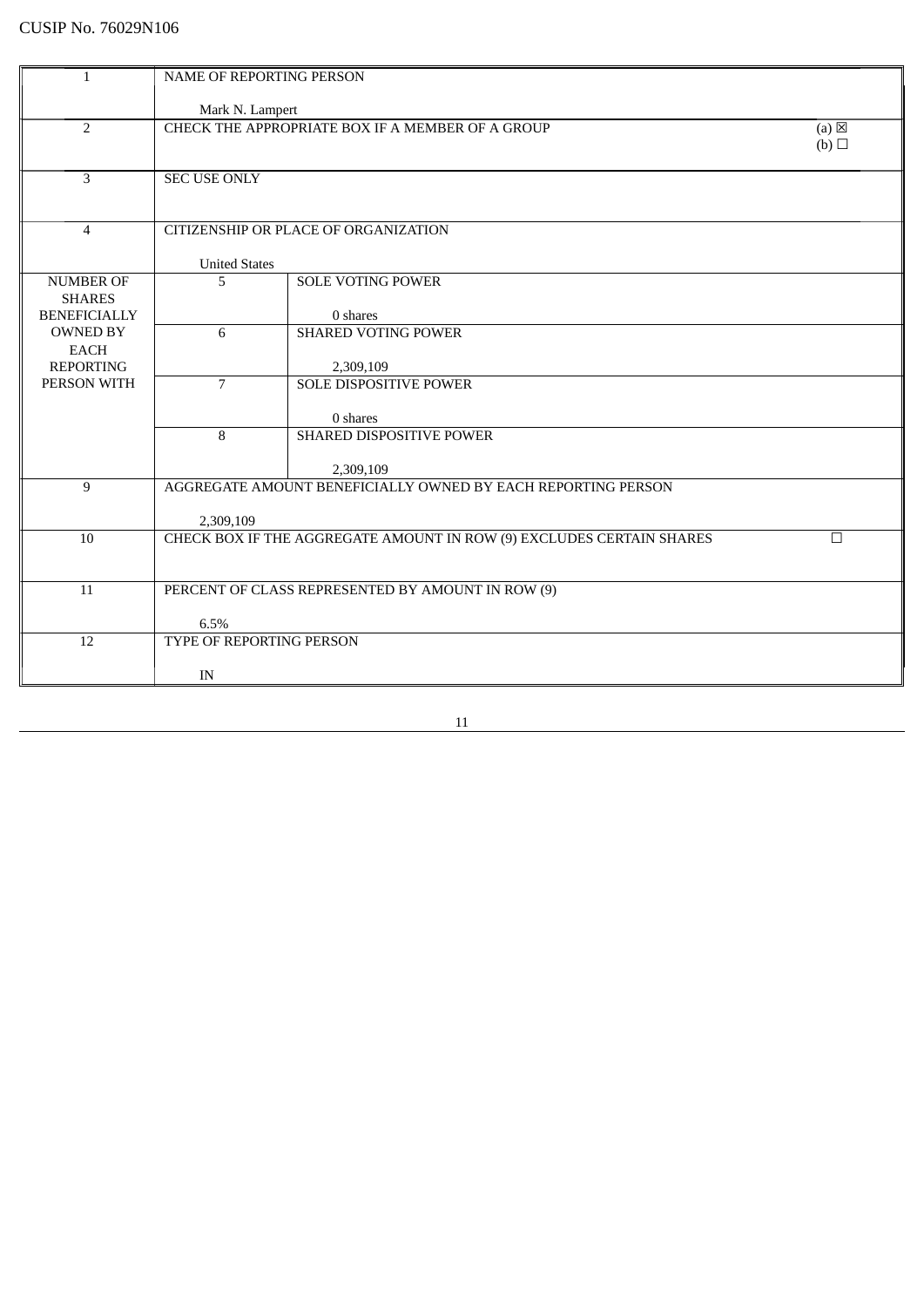| Item $1(a)$ .                                   | Name of Issuer:                                                                                                                                                  |
|-------------------------------------------------|------------------------------------------------------------------------------------------------------------------------------------------------------------------|
|                                                 | Replimune Group, Inc., a Delaware corporation (the "Issuer").                                                                                                    |
| Item $1(b)$ .                                   | Address of Issuer's Principal Executive Offices:                                                                                                                 |
|                                                 | 18 Commerce Way,<br>Woburn, Massachusetts 01801                                                                                                                  |
| Item $2(a)$ .<br>Item $2(b)$ .<br>Item $2(c)$ . | Name of Person Filing<br>Address of Principal Business Office or, if None, Residence<br>Citizenship                                                              |
|                                                 | Biotechnology Value Fund, L.P. ("BVF")<br>44 Montgomery St., 40 <sup>th</sup> Floor<br>San Francisco, California 94104<br>Citizenship: Delaware                  |
|                                                 | BVF I GP LLC ("BVF GP")<br>44 Montgomery St., 40 <sup>th</sup> Floor<br>San Francisco, California 94104<br>Citizenship: Delaware                                 |
|                                                 | Biotechnology Value Fund II, L.P. ("BVF2")<br>44 Montgomery St., 40 <sup>th</sup> Floor<br>San Francisco, California 94104<br>Citizenship: Delaware              |
|                                                 | BVF II GP LLC ("BVF2 GP")<br>44 Montgomery St., 40 <sup>th</sup> Floor<br>San Francisco, California 94104<br>Citizenship: Delaware                               |
|                                                 | Biotechnology Value Trading Fund OS LP ("Trading Fund OS")<br>PO Box 309 Ugland House<br>Grand Cayman, KY1-1104<br>Cayman Islands<br>Citizenship: Cayman Islands |
|                                                 | BVF Partners OS Ltd. ("Partners OS")<br>PO Box 309 Ugland House<br>Grand Cayman, KY1-1104<br>Cayman Islands<br>Citizenship: Cayman Islands                       |
|                                                 | BVF GP Holdings LLC ("BVF GPH")<br>44 Montgomery St., 40 <sup>th</sup> Floor<br>San Francisco, California 94104<br>Citizenship: Delaware                         |
|                                                 | BVF Partners L.P. ("Partners")<br>44 Montgomery St., 40 <sup>th</sup> Floor<br>San Francisco, California 94104<br>Citizenship: Delaware                          |
|                                                 | 12                                                                                                                                                               |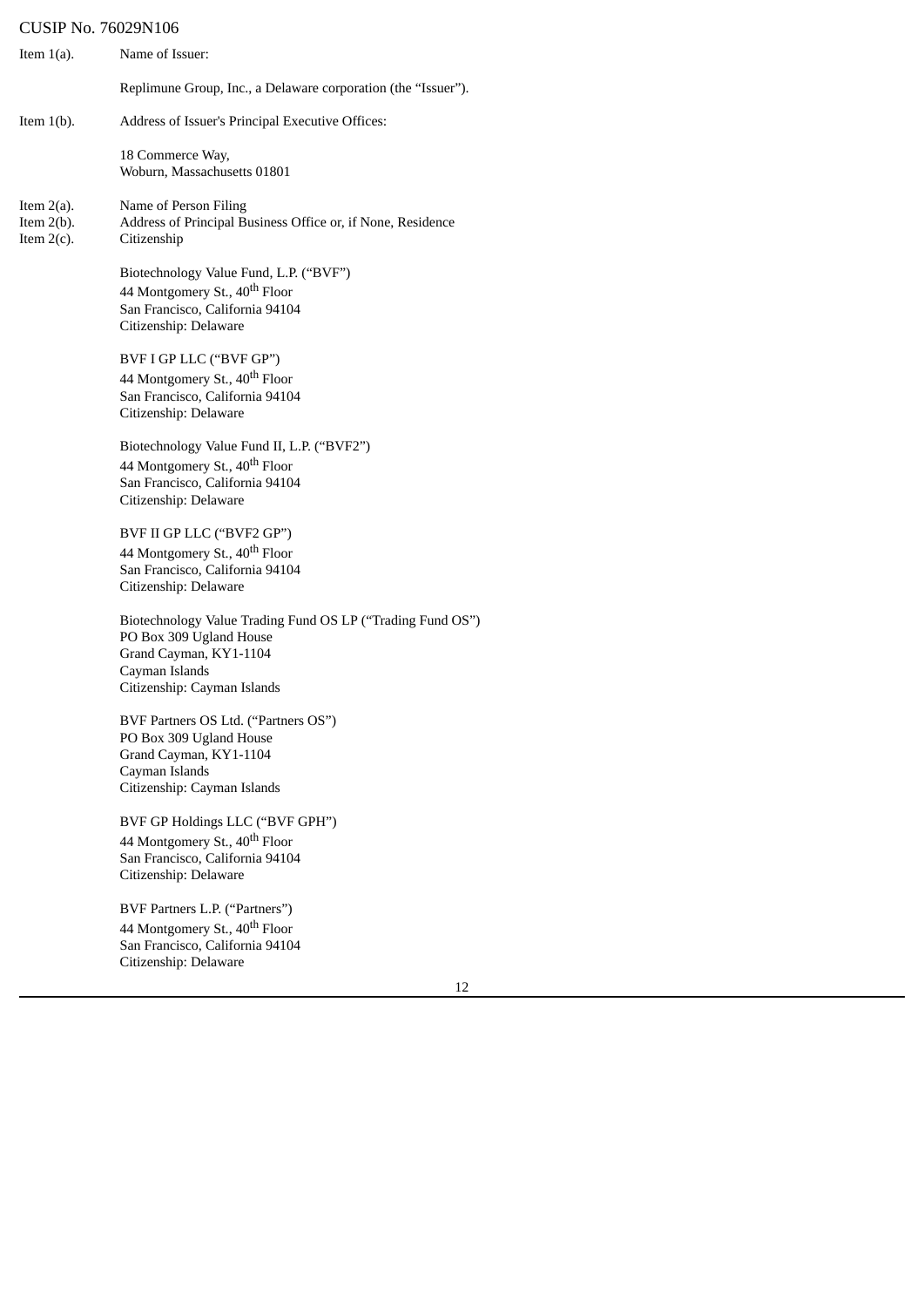|               | BVF Inc.<br>44 Montgomery St., 40 <sup>th</sup> Floor<br>San Francisco, California 94104<br>Citizenship: Delaware                             |                               |                                                                                                                                                                                             |
|---------------|-----------------------------------------------------------------------------------------------------------------------------------------------|-------------------------------|---------------------------------------------------------------------------------------------------------------------------------------------------------------------------------------------|
|               | Mark N. Lampert ("Mr. Lampert")<br>44 Montgomery St., 40 <sup>th</sup> Floor<br>San Francisco, California 94104<br>Citizenship: United States |                               |                                                                                                                                                                                             |
|               |                                                                                                                                               |                               | Each of the foregoing is referred to as a "Reporting Person" and collectively as the "Reporting Persons."                                                                                   |
| Item $2(d)$ . |                                                                                                                                               | Title of Class of Securities: |                                                                                                                                                                                             |
|               |                                                                                                                                               |                               | Common Stock, par value \$0.001 per share (the "Shares").                                                                                                                                   |
| Item $2(e)$ . | <b>CUSIP Number:</b>                                                                                                                          |                               |                                                                                                                                                                                             |
|               | 76029N106                                                                                                                                     |                               |                                                                                                                                                                                             |
| Item 3.       | If This Statement is Filed Pursuant to Rule 13d-1(b), or 13d-2(b) or (c), Check Whether the Person Filing is a:                               |                               |                                                                                                                                                                                             |
|               |                                                                                                                                               | $\sqrt{x}$                    | Not applicable.                                                                                                                                                                             |
|               | (a)                                                                                                                                           | $\frac{1}{2}$                 | Broker or dealer registered under Section 15 of the Exchange Act.                                                                                                                           |
|               | (b)                                                                                                                                           | $\frac{1}{2}$                 | Bank as defined in Section 3(a)(6) of the Exchange Act.                                                                                                                                     |
|               | (c)                                                                                                                                           | $\frac{1}{2}$                 | Insurance company as defined in Section 3(a)(19) of the Exchange Act.                                                                                                                       |
|               | (d)                                                                                                                                           | $\frac{1}{2}$                 | Investment company registered under Section 8 of the Investment Company Act.                                                                                                                |
|               | (e)                                                                                                                                           | $\frac{1}{2}$                 | An investment adviser in accordance with Rule $13d-1(b)(1)(ii)(E)$ .                                                                                                                        |
|               | (f)                                                                                                                                           | $\frac{1}{2}$                 | An employee benefit plan or endowment fund in accordance with Rule $13d-1(b)(1)(ii)(F)$ .                                                                                                   |
|               | (g)                                                                                                                                           | $\frac{1}{2}$                 | A parent holding company or control person in accordance with Rule $13d-1(b)(1)(ii)(G)$ .                                                                                                   |
|               | (h)                                                                                                                                           | $\frac{1}{2}$                 | A savings association as defined in Section 3(b) of the Federal Deposit Insurance Act.                                                                                                      |
|               | (i)                                                                                                                                           | $\frac{1}{2}$                 | A church plan that is excluded from the definition of an investment company under Section $3(c)(14)$ of the<br><b>Investment Company Act.</b>                                               |
|               | (j)                                                                                                                                           | $\!\!/\!\!/\!\!$              | Group, in accordance with Rule 13d-1(b)(1)(ii)(J).                                                                                                                                          |
|               | (k)                                                                                                                                           | $\!\!/\!\!/$                  | Group, in accordance with Rule 240.13d-1(b)(1)(ii)(K). If filing as a non-U.S. institution in accordance with Rule<br>240.13d-1(b)(1)(ii)(J), please specify the type of institution: _____ |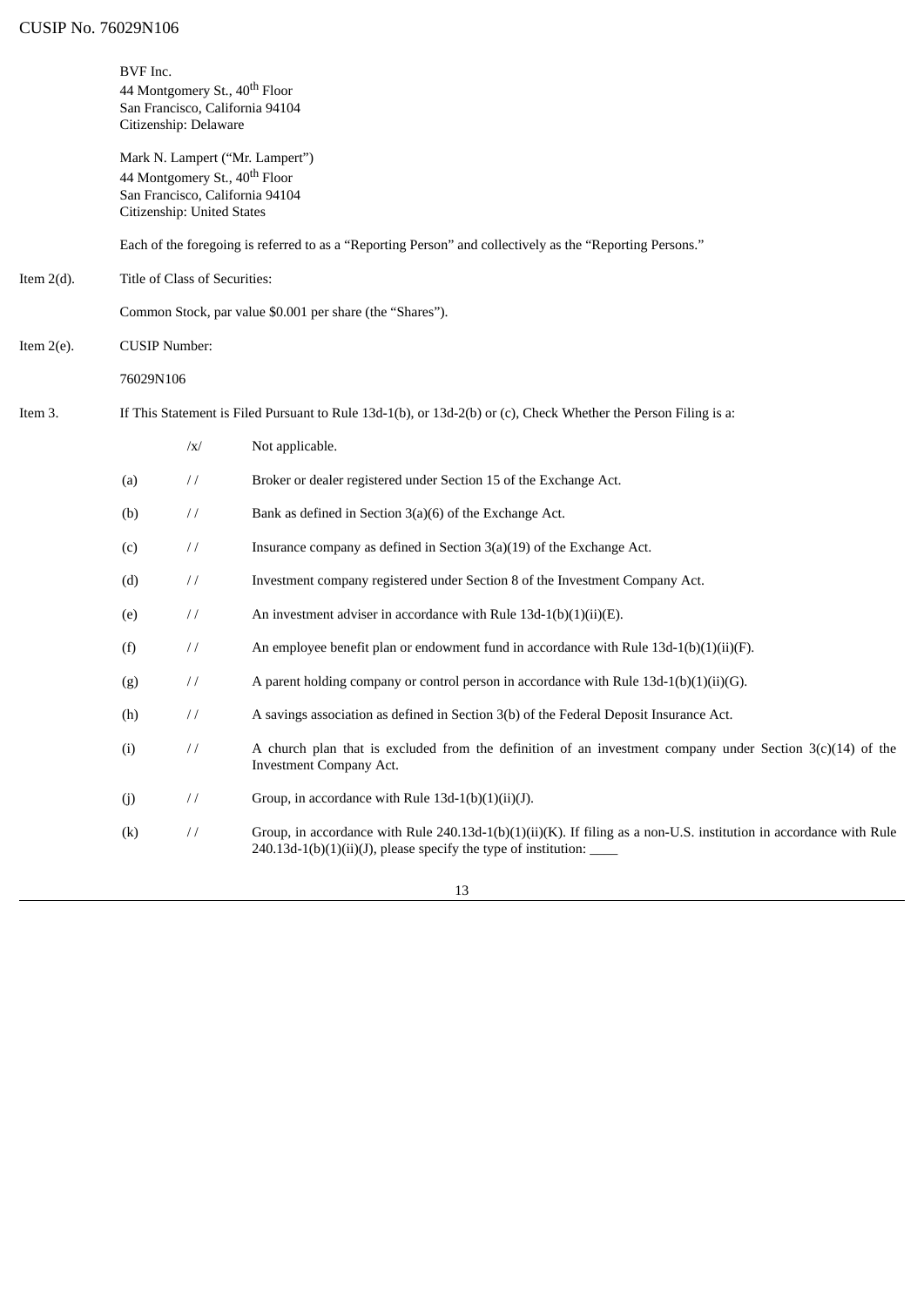Item 4. Ownership

(a) Amount beneficially owned:

As of the close of business on December 31, 2019 (i) BVF beneficially owned 1,135,306 Shares, (ii) BVF2 beneficially owned 894,060 Shares, and (iii) Trading Fund OS beneficially owned 166,534 Shares.

BVF GP, as the general partner of BVF, may be deemed to beneficially own the 1,135,306 Shares beneficially owned by BVF.

BVF2 GP, as the general partner of BVF2, may be deemed to beneficially own the 894,060 Shares beneficially owned by BVF2.

Partners OS, as the general partner of Trading Fund OS, may be deemed to beneficially own the 166,534 Shares beneficially owned by Trading Fund OS.

BVF GPH, as the sole member of each of BVF GP and BVF2 GP, may be deemed to beneficially own the 2,029,366 Shares beneficially owned in the aggregate by BVF and BVF2.

Partners, as the investment manager of BVF, BVF2 and Trading Fund OS, and the sole member of Partners OS, may be deemed to beneficially own the 2,309,109 Shares beneficially owned in the aggregate by BVF, BVF2, Trading Fund OS, and certain Partners managed accounts (the "Partners Managed Accounts"), including 113,209 Shares held in the Partners Managed Accounts.

BVF Inc., as the general partner of Partners, may be deemed to beneficially own the 2,309,109 Shares beneficially owned by Partners.

Mr. Lampert, as a director and officer of BVF Inc., may be deemed to beneficially own the 2,309,109 Shares beneficially owned by BVF Inc.

The foregoing should not be construed in and of itself as an admission by any Reporting Person as to beneficial ownership of any Shares owned by another Reporting Person. BVF GP disclaims beneficial ownership of the Shares beneficially owned by BVF. BVF2 GP disclaims beneficial ownership of the Shares beneficially owned by BVF2. Partners OS disclaims beneficial ownership of the Shares beneficially owned by Trading Fund OS. BVF GPH disclaims beneficial ownership of the Shares beneficially owned by BVF and BVF2. Each of Partners, BVF Inc. and Mr. Lampert disclaims beneficial ownership of the Shares beneficially owned by BVF, BVF2, Trading Fund OS, and the Partners Managed Accounts, and the filing of this statement shall not be construed as an admission that any such person or entity is the beneficial owner of any such securities.

(b) Percent of class:

The following percentages are based on 35,397,377 Shares outstanding, as reported in the Issuer's Prospectus on Form 424B4 filed with the Securities and Exchange Commission on November 18, 2019.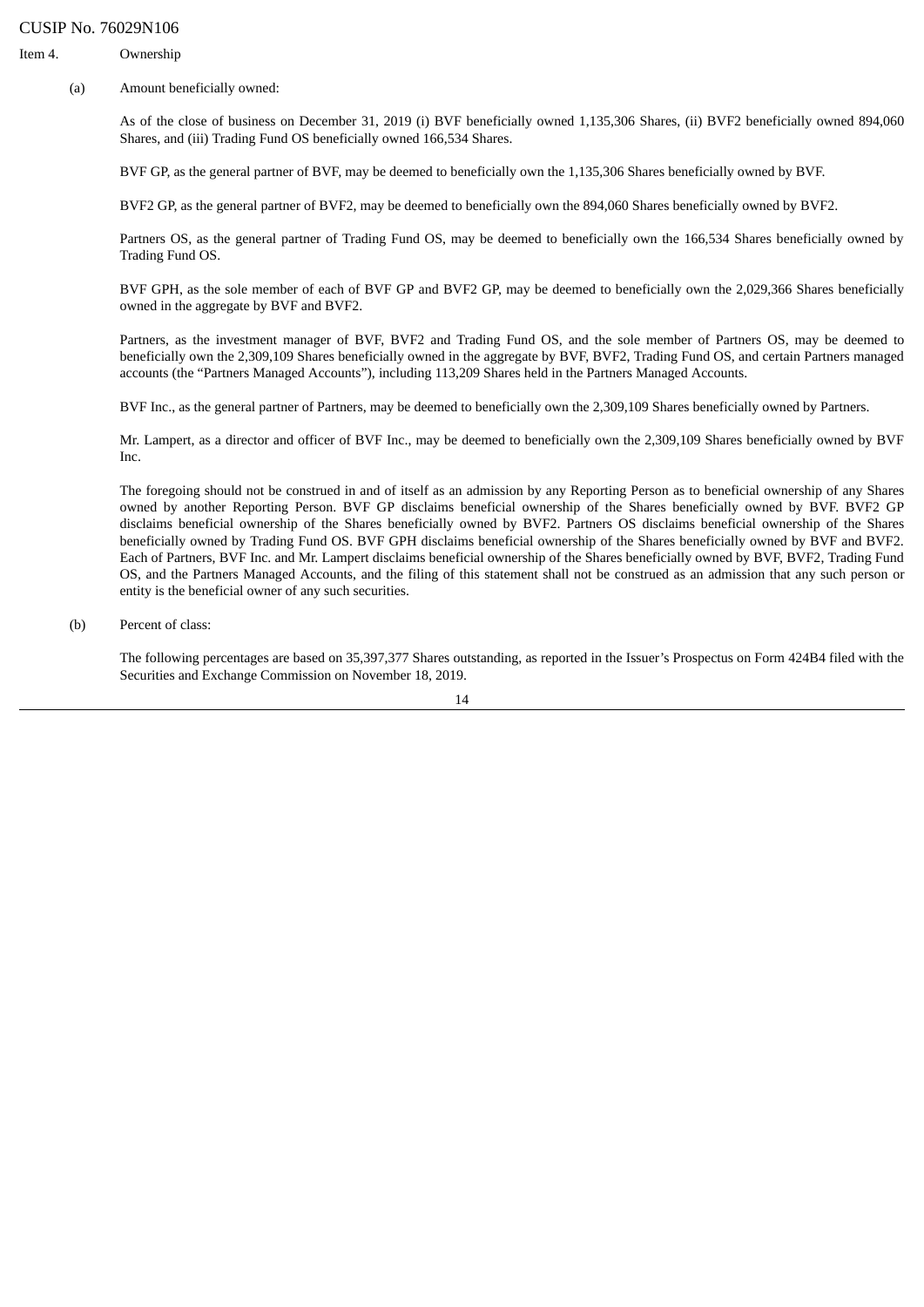As of the close of business on December 31, 2019, (i) BVF beneficially owned approximately 3.2% of the outstanding Shares, (ii) BVF2 beneficially owned approximately 2.5% of the outstanding Shares, (iii) Trading Fund OS beneficially owned less than 1% of the outstanding Shares, (iv) BVF GP may be deemed to beneficially own approximately 3.2% of the outstanding Shares, (v) BVF2 GP may be deemed to beneficially own approximately 2.5% of the outstanding Shares, (vi) Partners OS may be deemed to beneficially own less than 1% of the outstanding Shares, (vii) BVF GPH may be deemed to beneficially own approximately 5.7% of the outstanding Shares, and (viii) each of Partners, BVF Inc. and Mr. Lampert may be deemed to beneficially own approximately 6.5% of the outstanding Shares (less than 1% of the outstanding Shares is held in the Partners Managed Accounts).

- (c) Number of shares as to which such person has:
- (i) Sole power to vote or to direct the vote

See Cover Pages Items 5-9.

(ii) Shared power to vote or to direct the vote

See Cover Pages Items 5-9.

(iii) Sole power to dispose or to direct the disposition of

See Cover Pages Items 5-9.

(iv) Shared power to dispose or to direct the disposition of

See Cover Pages Items 5-9.

Item 5. Ownership of Five Percent or Less of a Class.

Not Applicable.

Item 6. Ownership of More than Five Percent on Behalf of Another Person.

BVF GPH, Partners, BVF Inc. and Mr. Lampert share voting and dispositive power over the Shares beneficially owned by BVF and BVF2. Partners, BVF Inc. and Mr. Lampert share voting and dispositive power over the Shares beneficially owned by Trading Fund OS and the Partners Managed Accounts.

Item 7. Identification and Classification of the Subsidiary That Acquired the Security Being Reported on by the Parent Holding Company or Control Person.

Not Applicable.

Item 8. Identification and Classification of Members of the Group.

See Exhibit 99.1.

Item 9. Notice of Dissolution of Group.

Not Applicable.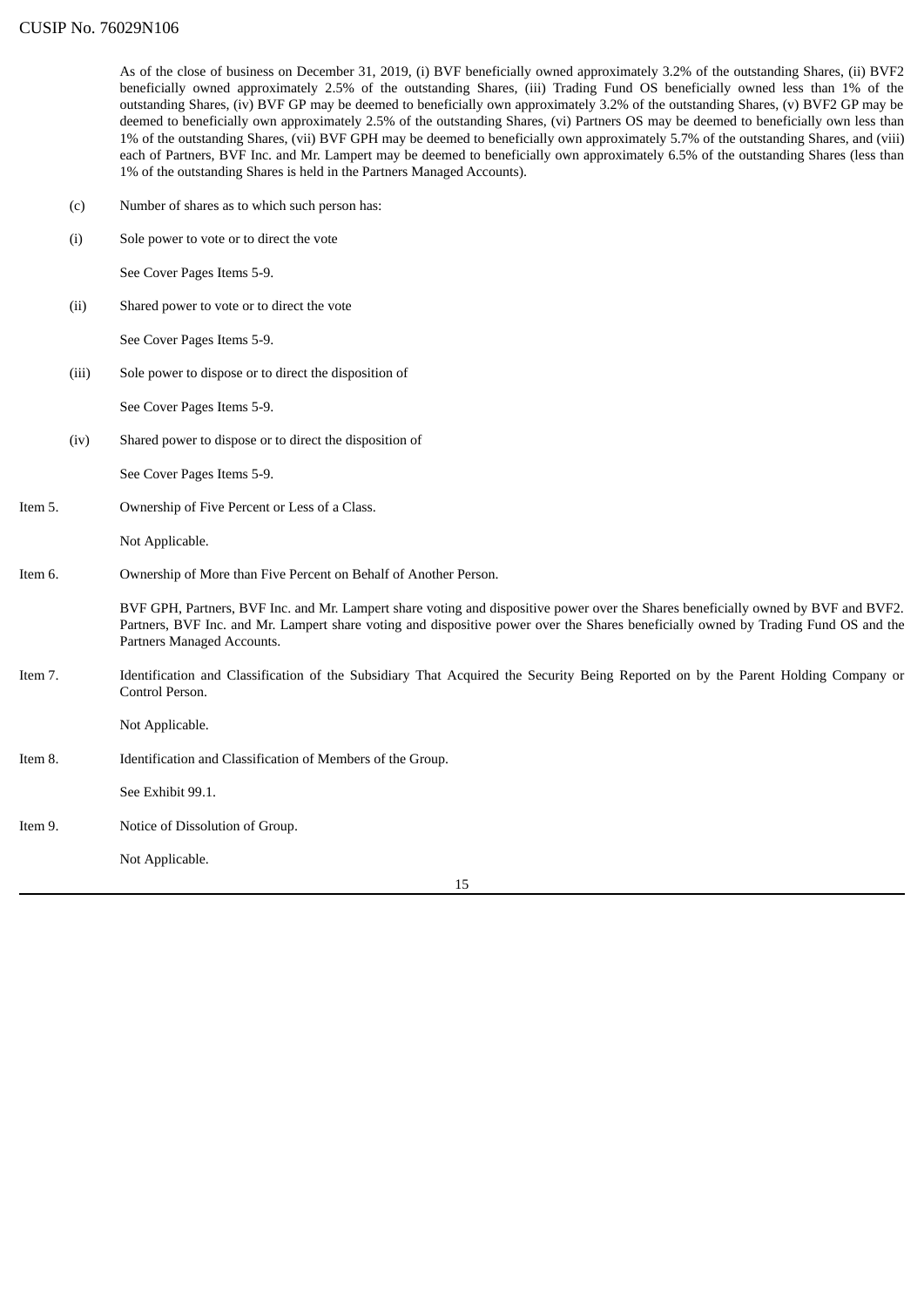## Item 10. Certifications.

By signing below each of the undersigned certifies that, to the best of its knowledge and belief, the securities referred to above were not acquired and are not held for the purpose of or with the effect of changing or influencing the control of the issuer of the securities and were not acquired and are not held in connection with or as a participant in any transaction having that purpose or effect.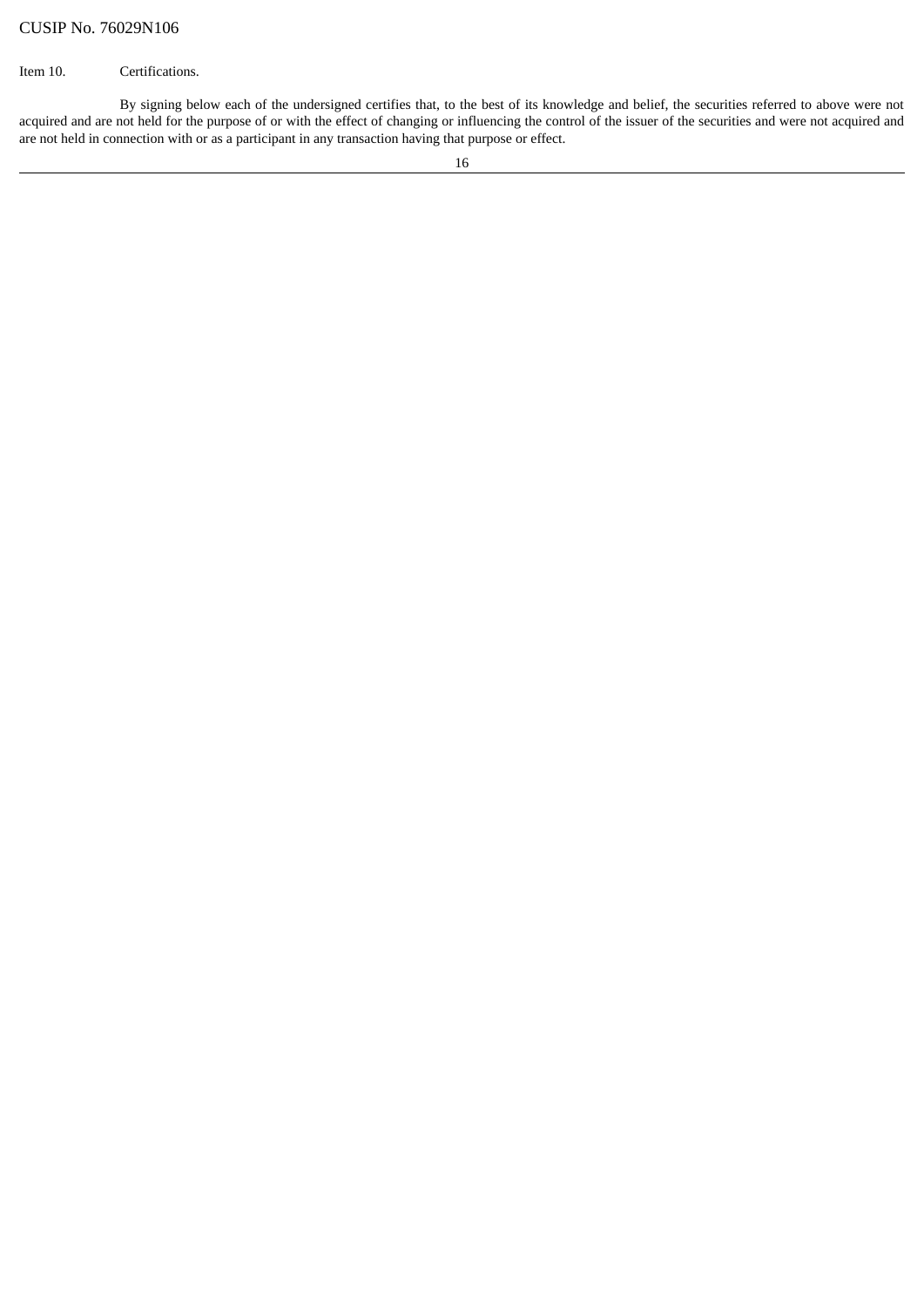#### **SIGNATURE**

After reasonable inquiry and to the best of his knowledge and belief, each of the undersigned certifies that the information set forth in this statement is true, complete and correct.

Dated: February 14, 2020

- 
- By: /s/ Mark N. Lampert Mark N. Lampert By: /s/ Mark N. Lampert Chief Executive Officer **Mark Lampert** Mark Lampert

## BVF I GP LLC

By: /s/ Mark N. Lampert Mark N. Lampert By: /s/ Mark N. Lampert Chief Executive Officer **Mark Lampert** Mark Lampert

#### BIOTECHNOLOGY VALUE FUND II, L.P.

- By: BVF II GP LLC its general partner
- By: /s/ Mark N. Lampert Mark N. Lampert By: /s/ Mark N. Lampert **Chief Executive Officer** Mark N. Lampert

#### BVF II GP LLC

By: /s/ Mark N. Lampert Mark N. Lampert By: /s/ Mark N. Lampert Chief Executive Officer **Mark Lampert** Mark Lampert

#### BVF PARTNERS OS LTD.

- By: BVF Partners L.P., its sole member MARK N. LAMPERT
- By: BVF Inc., its general partner
- By: /s/ Mark N. Lampert Mark N. Lampert President

#### BIOTECHNOLOGY VALUE FUND, L.P. BIOTECHNOLOGY VALUE TRADING FUND OS LP

- By: BVF I GP LLC., its general partner **By: BVF Partners L.P.**, its investment manager
	- By: BVF Inc., its general partner
	- President

### BVF GP HOLDINGS LLC

Chief Executive Officer

#### BVF PARTNERS L.P.

- By: BVF Inc., its general partner
- President

#### BVF INC.

President

/s/ Mark N. Lampert